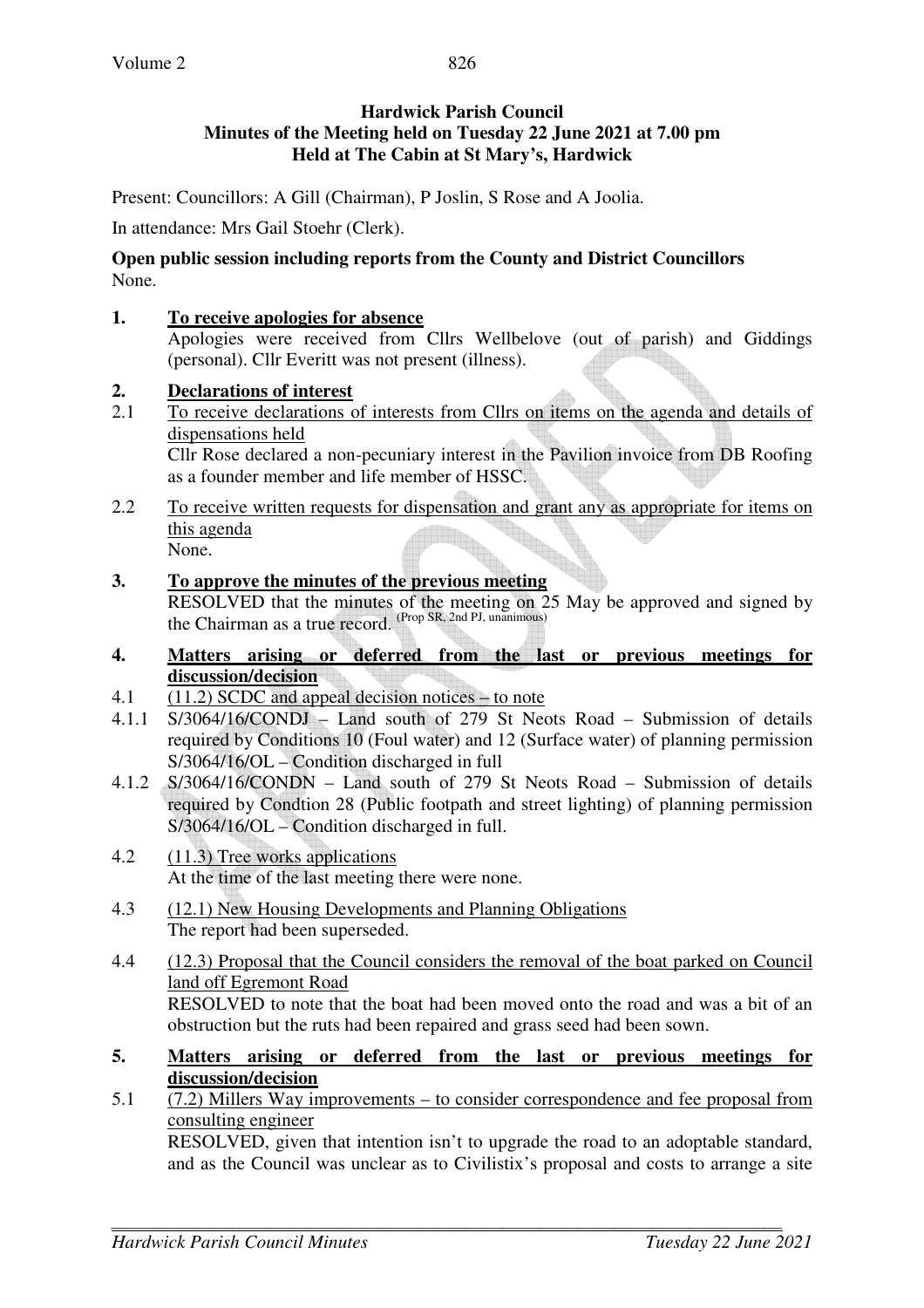### Volume 2

meeting with Civilistix as soon as possible to clarify matters. Cllrs Gill and Rose to attend. Other members may attend if they so wish. <sup>(Prop SR, 2nd AG, unanimous)</sup>

5.2 (9.3) RoSPA report – to consider the quotations received for outstanding issues RESOLVED, having considered two quotations, to accept the quotations from ARD Playgrounds at an approximate cost of £1600. (Prop AG, 2nd SR, unanimous) RESOLVED to explain to Hardwick Play Parks that if the jigsaw items keep going missing the Parish Council cannot keep replacing them. A review of play area maintenance is to be an agenda item for the next meeting.

On a proposition by the Chairman, items 5.3 and 5.4 were taken together

5.3 (12.5) To consider quotations for removing the map and old notice boards and install a new one

RESOLVED to accept the offer from Michael Barry to carry out the work free of charge and to thank him for his generosity, subject to the Clerk confirming his public liability cover with him. <sup>(Prop AJ, 2nd AG, unanimous)</sup>

5.4 (12.6) To consider quotations for telephone kiosk work

RESOLVED to accept the offer from Michael Barry to carry out the painting free of charge, subject to the Clerk confirming the public liability cover with him.

RESOLVED to accept the quotation from the Handyman Contractor for the remaining work to the kiosk plus fixing the door but excluding the painting and to delegate to the Clerk to renegotiate the price. (Prop AJ, 2nd AG, unanimous)

# **6. Finance, procedure and risk assessment**

6.1 To consider any quotes for urgent work required because of risk and Clerk's use of delegated powers

RESOLVED to note that the Clerk used delegated powers to order a new toddler swing seat for Egremont Road Play Park at a cost of £240.00 plus VAT.

6.2 To receive play areas and skate park inspection reports and consider if any work is required

RESOLVED to ask ARD Playgrounds to replace the cap on the Egremont Road multiplay. (Prop AG, 2nd PJ, unanimous)

RESOLVED to seek a quotation to replace the litter bin at the Recreation Ground.

6.3 To receive the financial report and approve the payment of bills

RESOLVED that the payments as listed in the finance report should be paid plus RH Landscapes (Stump) £720.00 and Kompan (Spares) £319.68. <sup>(Prop SR, 2nd AG, unanimous)</sup> Salaries and Pensions **£812.76** 

| Oakes and Watson (Replacement field maples)   | £636.00  |
|-----------------------------------------------|----------|
| Oakes and Watson (Tree works – Sudeley Grove) | £108.00  |
| RH Landscapes (Millennium footpath works)     | £630.00  |
| LGS Services (Admin support May)              | £1413.90 |
|                                               |          |

Credits, including a resident's contribution towards trees, were noted.

 RESOLVED that the Clerk and Chairman should investigate the scope of the work carried out on the Pavilion roof and to put the invoice on hold pending their report to the next meeting. (Prop SR 2nd PJ unanimous)

RESOLVED that if the Clerk and Chairman are unable to assess the work they be delegated to ask a surveyor to check. (Prop SR 2nd PJ unanimous)

6.4 To carry out a review of the effectiveness of the system of internal control that has been in place during the year under review (between 1 April 2020 and 31 March 2021)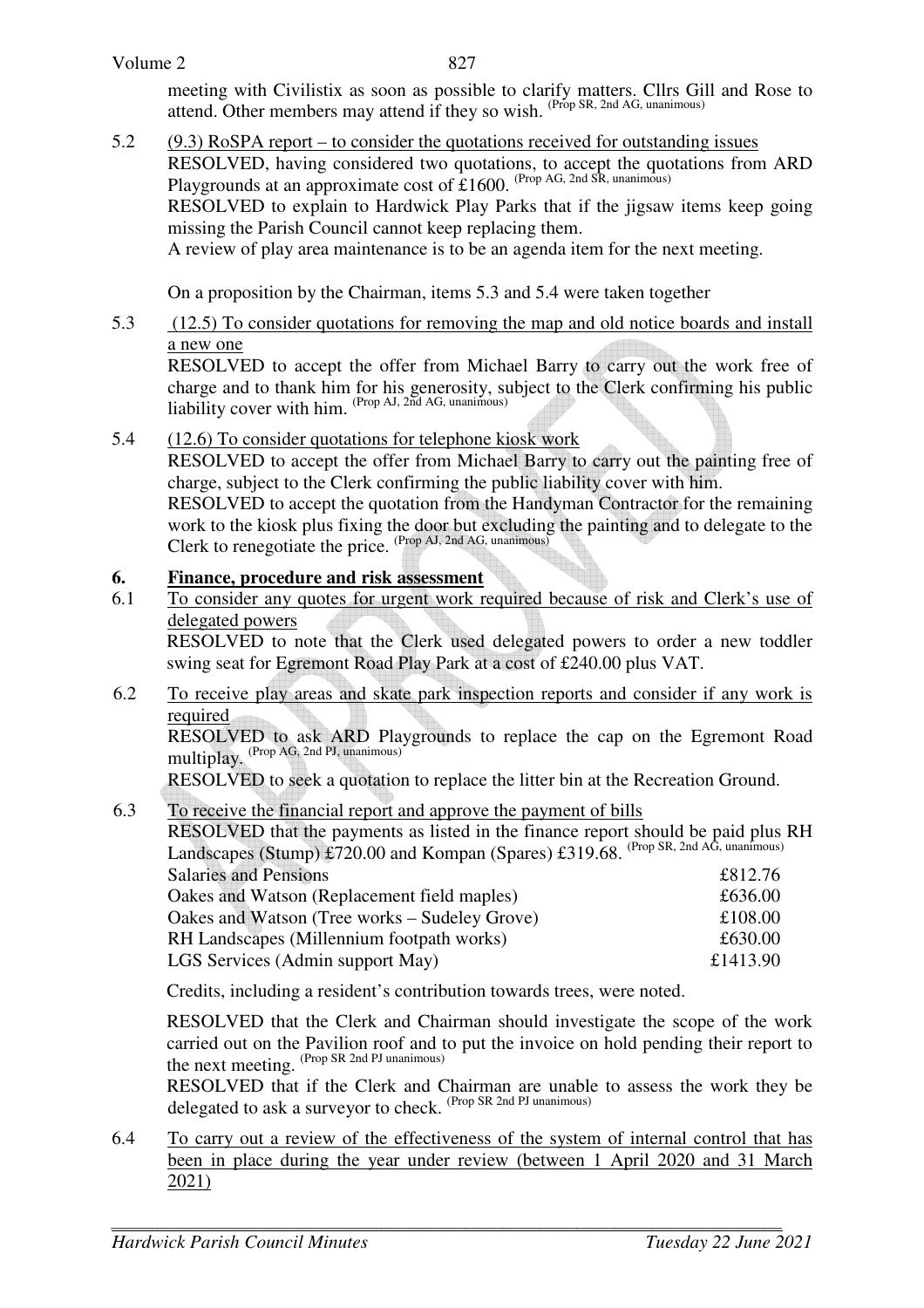RESOLVED to record that the system of internal control had been satisfactory despite the pandemic. (Prop AG, 2nd SR, unanimous)

RESOLVED that the original bank statement be checked by a non-signatory at the next meeting.

RESOLVED to note the completion of the Internal Audit.

- 6.5 To prepare the Annual Governance Statement (Section 1 of the Annual Return) RESOLVED that statements 1-8 in the Annual Governance Statement be all answered "Yes," apart from Question 9 (Trusts) which was not applicable. <sup>(Prop SR, 2nd PJ, unanimous)</sup>
- 6.6 To approve the Annual Governance Statement by resolution RESOLVED that the Annual Governance Statement be approved and signed by the Chairman and the Clerk on the Council's behalf. (Prop SR, 2nd PJ, unanimous)
- 6.7 To consider the Accounting Statements (Section 2 of the Annual Return) The Accounting statements were considered.
- 6.8 To approve the Accounting Statements by resolution RESOLVED that the Accounting Statements be approved. (Prop SR, 2nd PJ, unanimous)
- 6.9 To ensure that the Accounting Statements are signed and dated by the person presiding at the meeting RESOLVED that the Accounting Statements be signed and dated by the Chairman on the Council's behalf. <sup>(Prop SR, 2nd PJ, unanimous)</sup>

## **7. Correspondence/communications received**

- 7.1 Resident request that the Council attends to the village pond smells RESOLVED to monitor the situation as rain may have dampened the smell.
- **8. Planning Applications and Decision notices and tree works applications**
- 8.1 Planning applications received since the last meeting
- 8.1.1 20/02728/CONDB Land south of 279 St Neots Road Submission of details required by condition 3 (Details of trees with strimmer guard stakes) of planning permission 20/02728/REM Noted.
- 8.1.2 21/02303/HFUL 25 Ashmead Drive Demolition of existing wall and rebuild to the same height, using materials to match and move the existing northern garden wall to the boundary line

 RESOLVED to delegate to the Clerk to submit a response based on the working group's recommendation. (Prop AG, 2nd PJ, unanimous)

- 8.2 SCDC and appeal decision notices to note
- 8.2.1 21/01677/HFUL 143 Bramley Way Single storey rear, two storey front and side extensions - Permission granted.
- 8.2.2 S/3064/16/CONDO Land south of 279 St Neots Road Submission of details required by Condition 8 (Contamination) of permission S/3064/16/OL – Condition discharged in part
- 8.2.3 20/02728/CONDA Land south of 279 St Neots Road Submission of details required by Condition 6 (Street management and maintenance) – Condition discharged in full
- 8.2.4 21/01578/HFUL 2 Quince Road Two storey side extension Permission granted.
- 8.2.5 21/00869/FUL 37 Cambridge Road Replacement dwelling, remodelled access, turning, parking, landscaping and associated infrastructure – Permission granted
- 8.2.6 20/04463/FUL 303 St Neots Road New three bed dwelling Permission granted
- 8.3 Tree works applications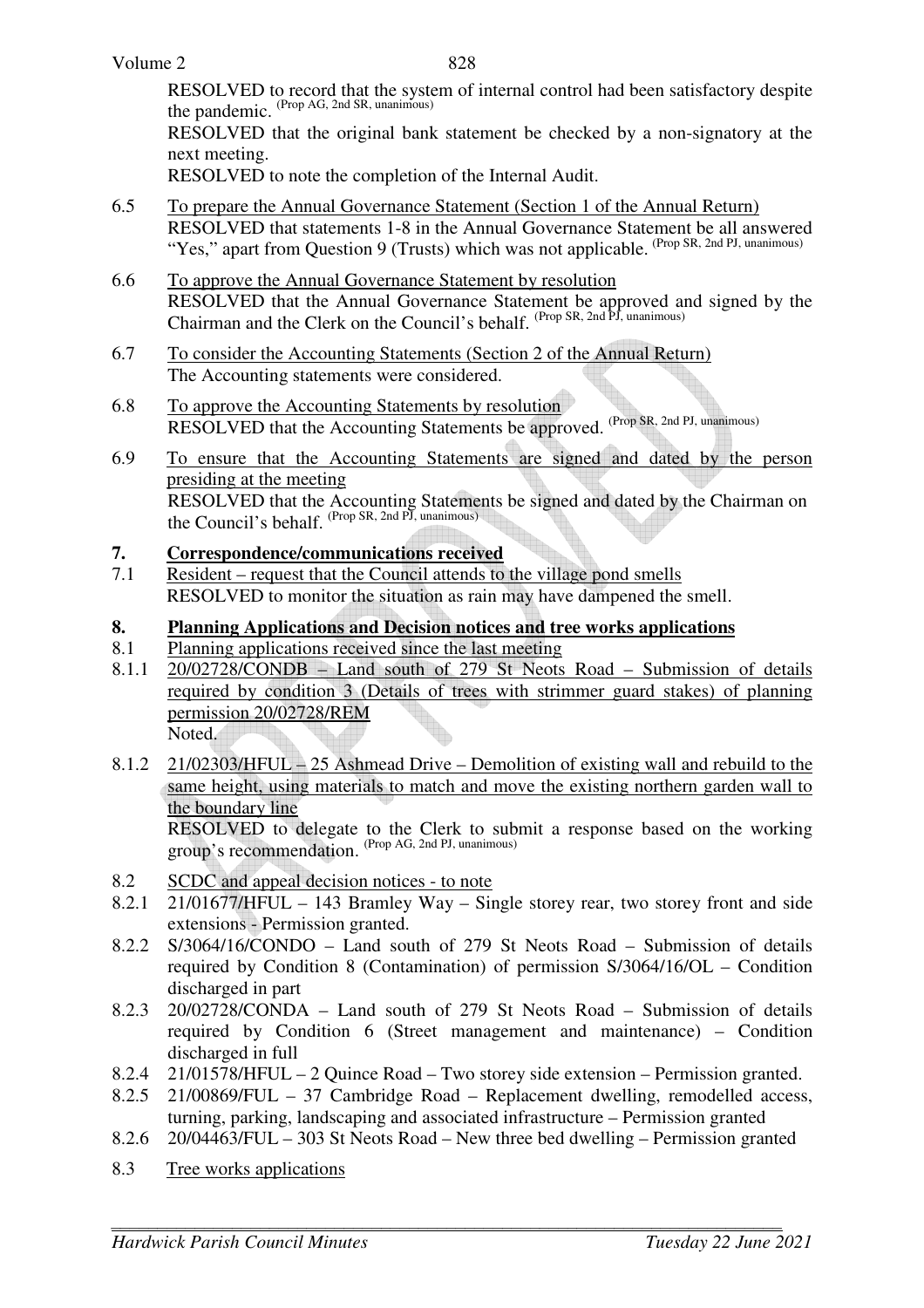Volume 2

None.

# **9. Members reports and items for information only**

9.1 New Housing Developments and Planning Obligations

RESOLVED to receive Cllr Rose's report that Meridian Fields is nearing completion and detailing the S106 funding.

RESOLVED having considered correspondence between Cllr Rose and James Fisher as to the £15,000 S106 funding for the street lighting the Council confirmed that that it had originally requested the £15,000 contribution with the intention that it would be used for additional and/or replacement street lighting between St Mary's Church and the corner of Main Street and Cambridge Road (aka Cahills Corner) and that this was still the intention and that the Parish Council would like to proceed with a plan to install such lighting before the dark nights arrive later this year. (Prop PJ, 2nd AG, unanimous)

RESOLVED that Cllr Rose should write on the Council's behalf to James Fisher to  $\frac{1}{2}$  convey this. (Prop PJ, 2nd AG, unanimous)

RESOLVED that Cllr Rose should check whether the cycle rack is to become a Parish Council asset, and if so to check its value.

RESOLVED that if the cycle rack is to become Parish Council property a quote to insure it should be obtained so that a decision could be made at the next meeting.

RESOLVED to note that Cllr Rose had given James Fisher the financial information on the Community Centre and brought him up to date, including the request from residents for improvements to the skate park.

RESOLVED that the Parish Council supports and agrees with the approach taken by James Fisher in his email of June 2021, for the S106 funds for the additional houses that is:-

Community Centre - £62,905 Sports - £23,992.40 Children's play - £31,629.55 Green infrastructure - £4,600 Total - £123,127

Cllr Rose is also to let James Fisher know that a response is awaited from Mia Cassey on community transport and that the Parish Council supports further provision of allotments. Further information on the Hardwick Wood SSSI is to be sought as the Parish Council was not aware of any such project.

Finally the Parish Council wishes to see additional/ replacement street lighting that has already been agreed in principle for phase 1 to be extended to at least the start of the Millers Way footpath. This was originally requested for phase 1 but the Developer was reluctant to take the lighting so far so the Parish Council is now asking for it as part of phase 2.

RESOLVED that the Council is prepared to meet the electricity costs for such lighting but requests that SCDC or CCC includes all such columns in its maintenance plans. This is in common with other street lighting in the village and it makes sense for all the new street lights to be treated the same and for maintenance costs to be met from the villages council tax payments to SCDC and CCC. (Prop SR, 2nd AG, unanimous)

RESOLVED that the Parish Council was concerned at the response from SCDC as to the proposed street naming and that Cllr Rose should follow this up with the officer.

RESOLVED, with regard to Chloe Huston's email regarding the Parish Council taking over the public open space at Capstone Fields, as the Parish Council had with